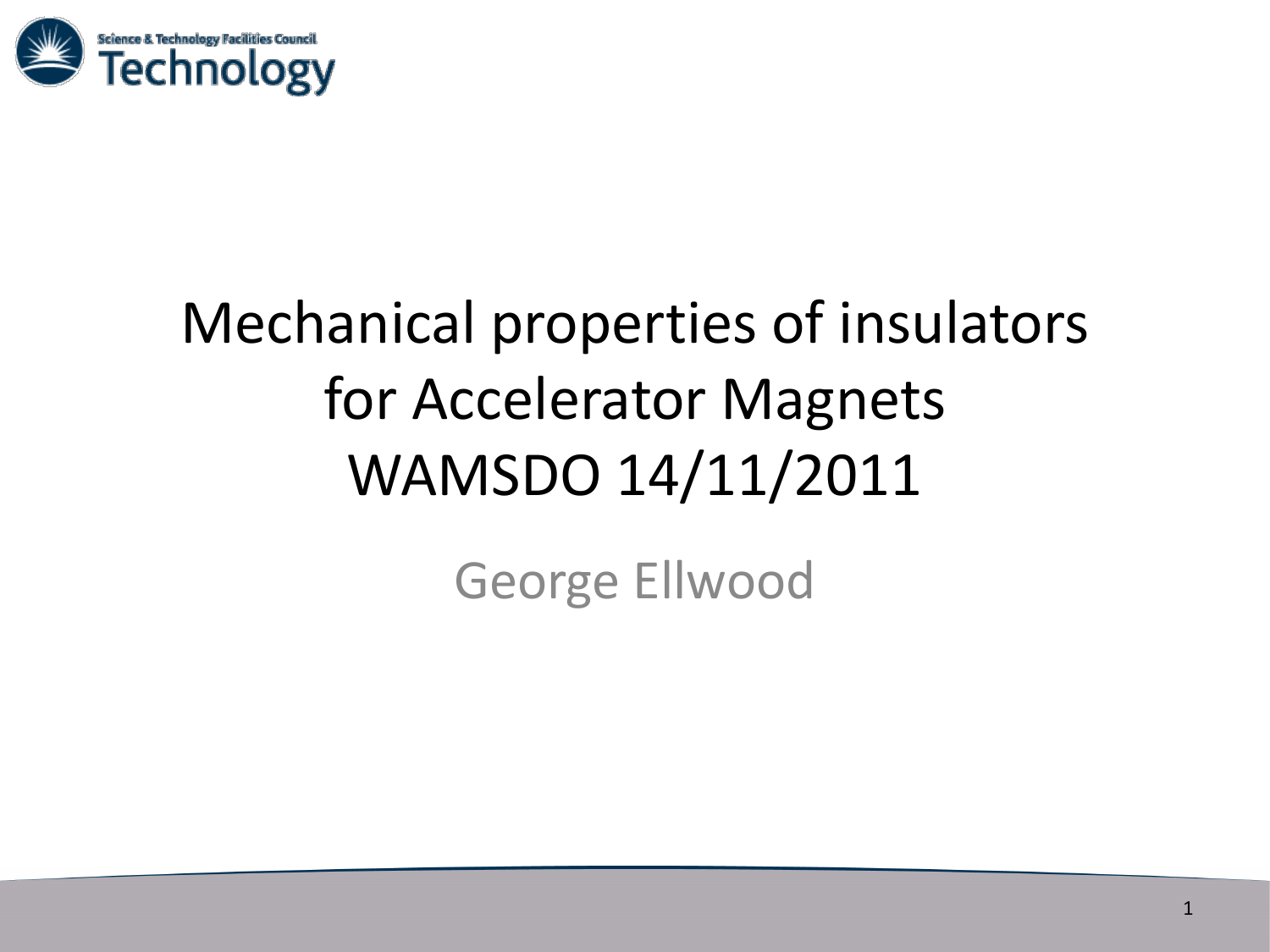

# Outline

- Accelerator Magnet Insulation
- Nb<sub>3</sub>Sn Insulation
- Glass fibre/epoxy composites
- Irradiation
- Low Temperature
- Test Methods
- Summary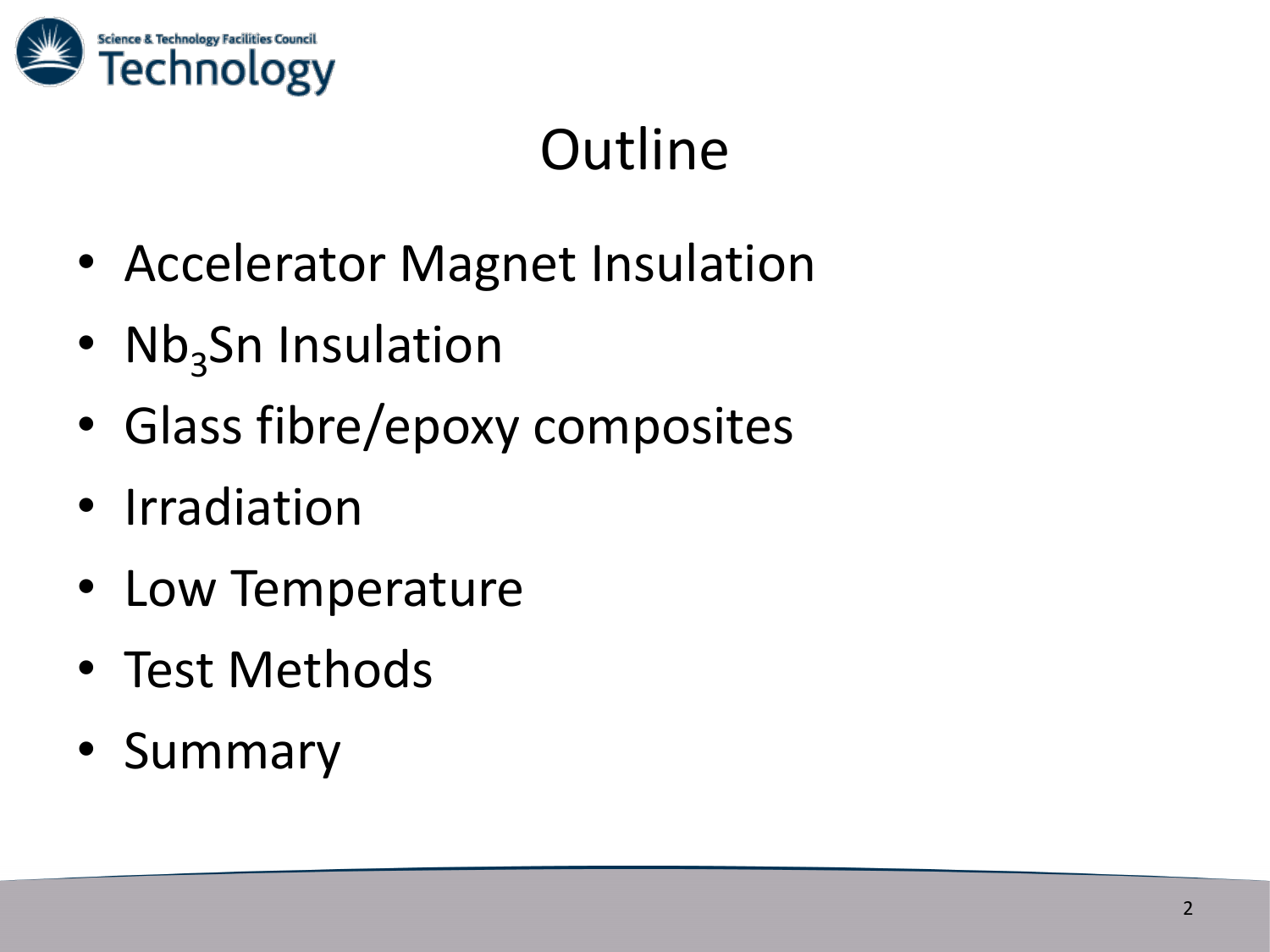

### Accelerator Magnet Insulation

- Resistive Magnets
	- ~Mylar, glass fibre, epoxy resin
	- $\sim$  2mm thick
- NbTi Superconducting Magnets
	- ~Kapton & epoxy
	- $-$  ~40 $\mu$ m thick
- Nb<sub>3</sub>Sn Superconducting Magnets
	- ~S-glass fibre, epoxy resin, cyanate ester
	- $-$  ~400 $\mu$ m thick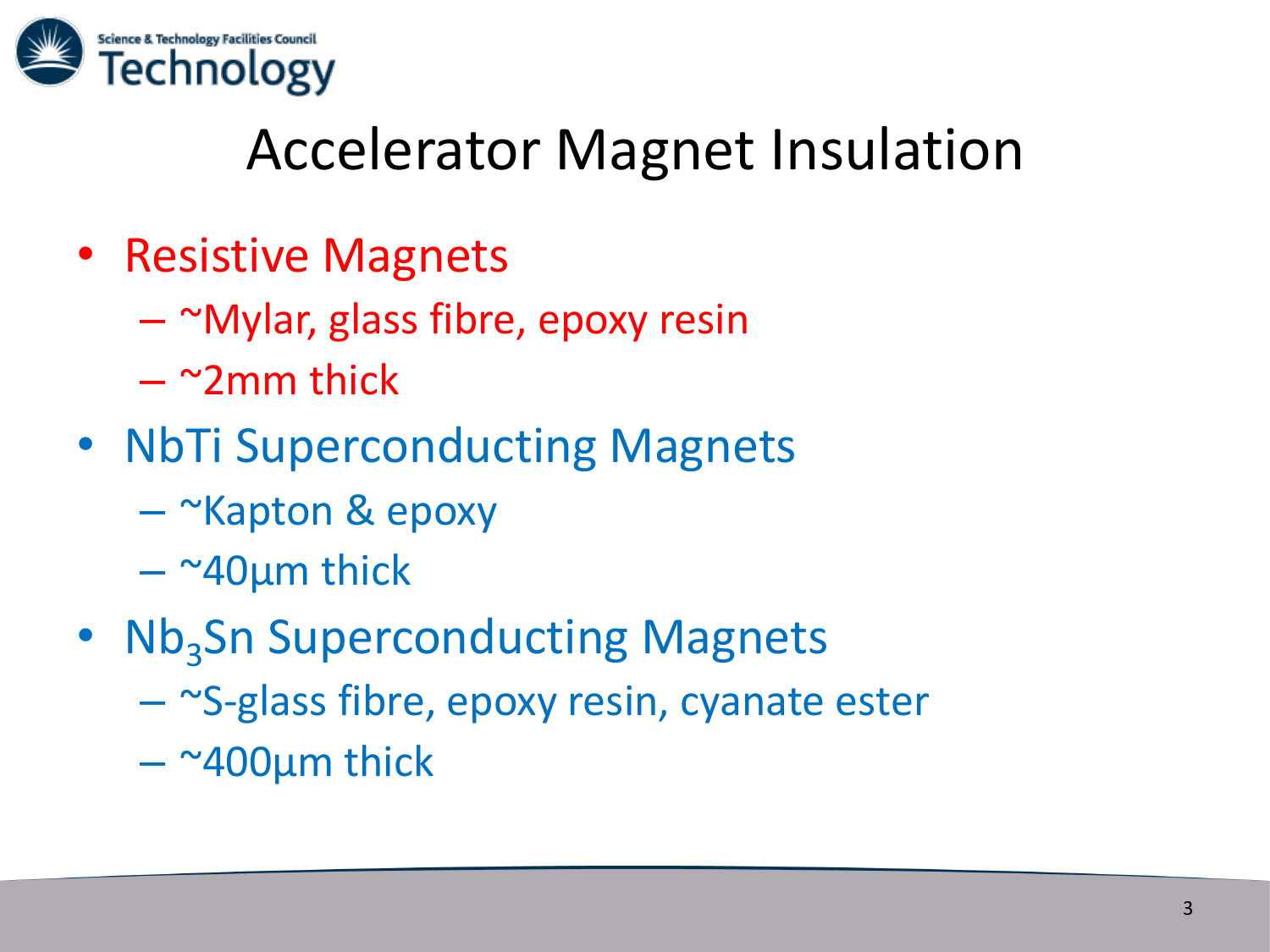

# Nb<sub>3</sub>Sn Insulation used in Short Model Coils

- S-glass tape
- Post heat treatment vacuum impregnation with epoxy resin



#### Useful to recap glass fibre/polymer composites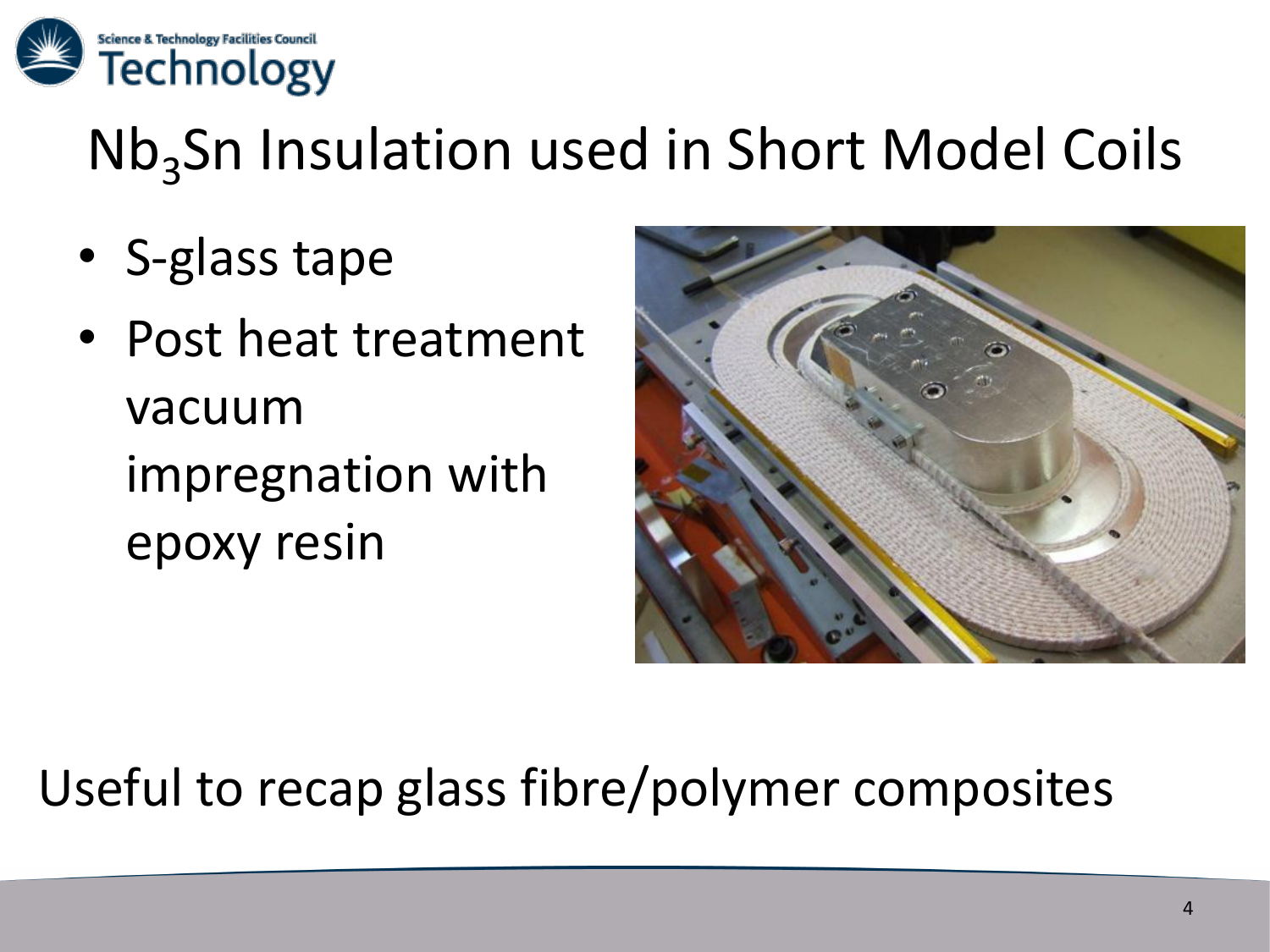



# Glass fibre/epoxy composites

•A composite formed of Glass fibres in an epoxy resin matrix ~Fibres are strong and stiff in tension ~Matrix is weaker and compliant ~The matrix can form a bridge around a damaged fibre •The matrix/fibre bond is critical to the composite's performance •The mechanical performance is dependent on fibre orientation with respect to the applied load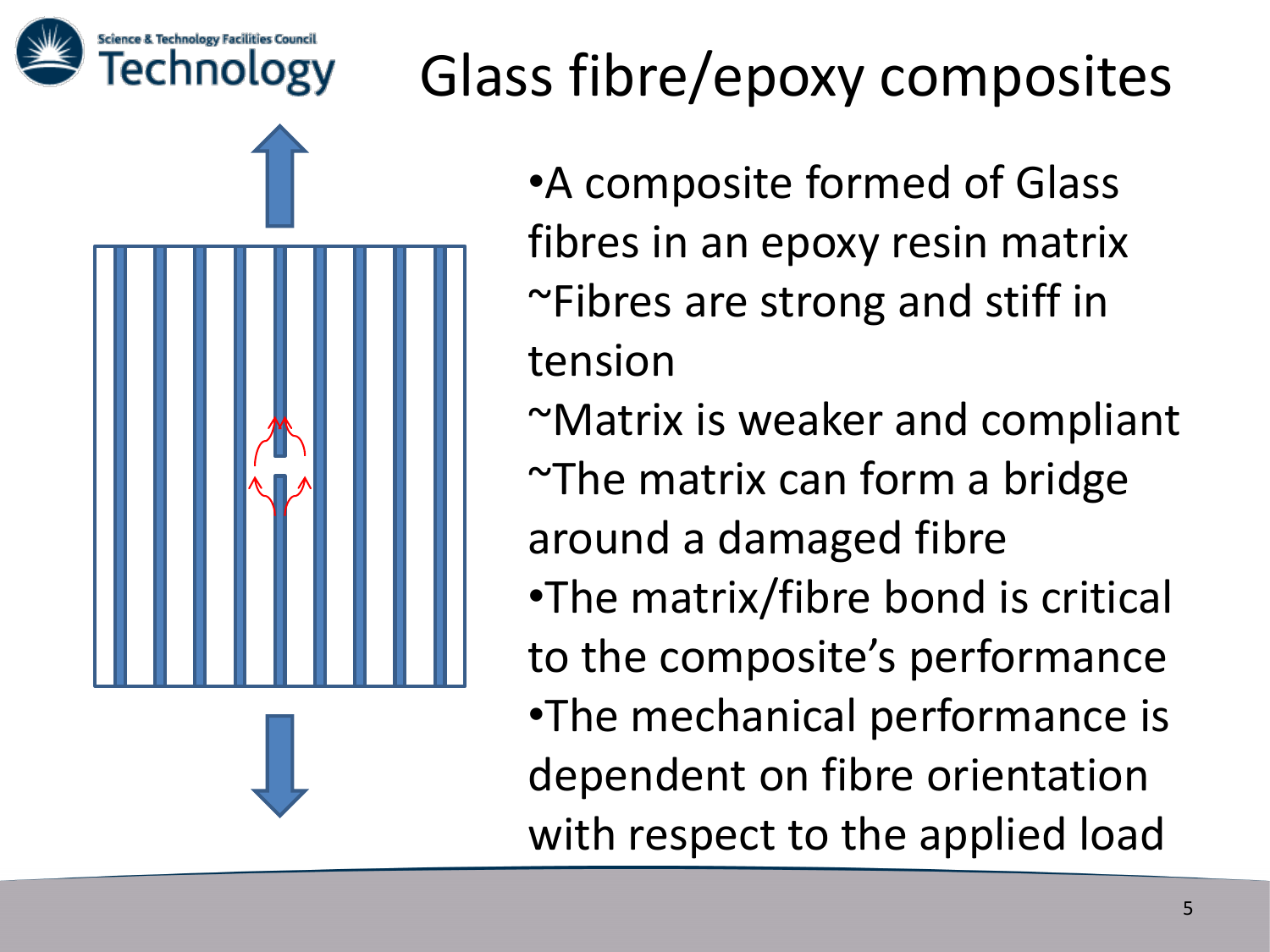

#### Important failure modes

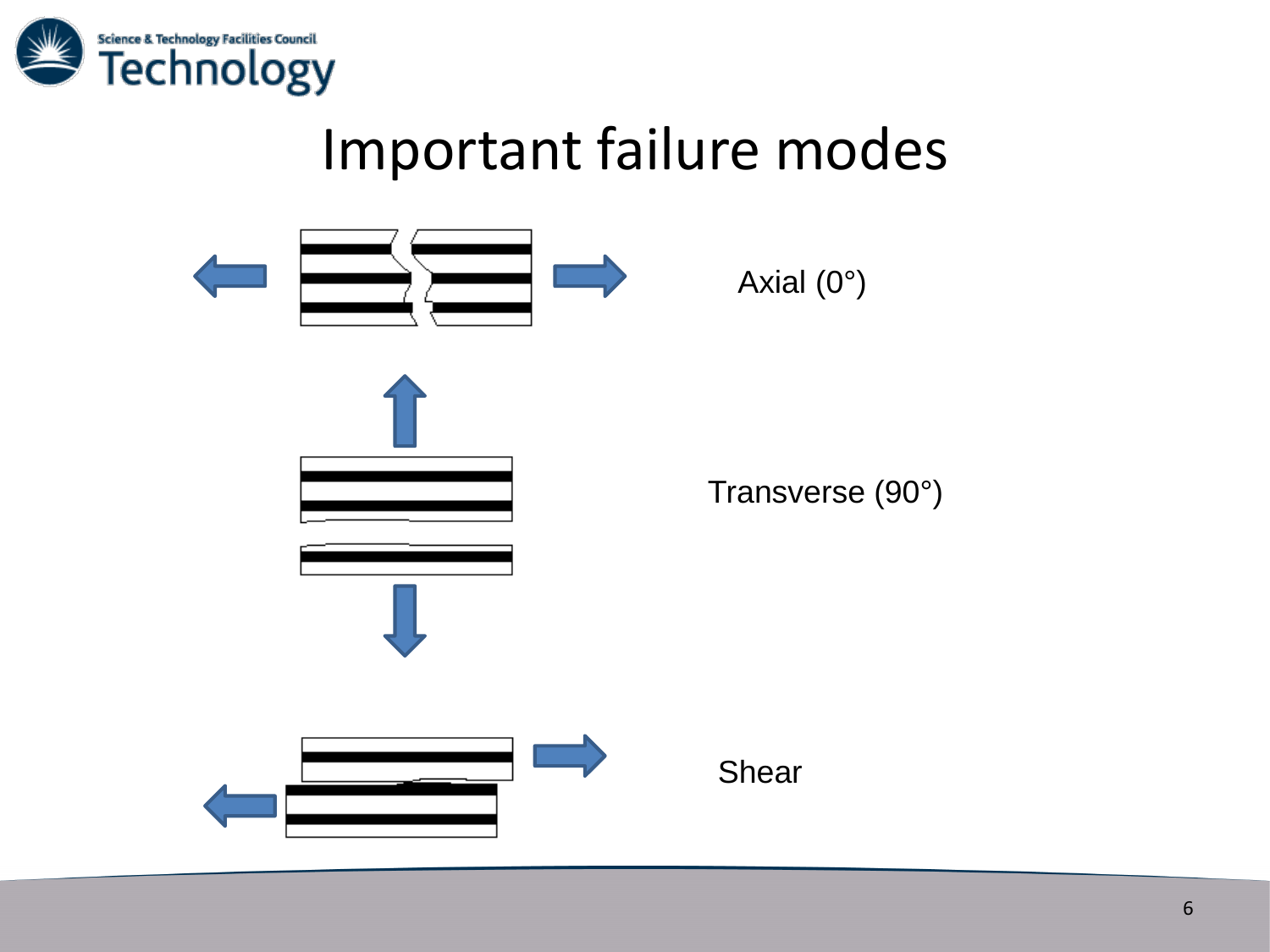

# using maximum stress criterion

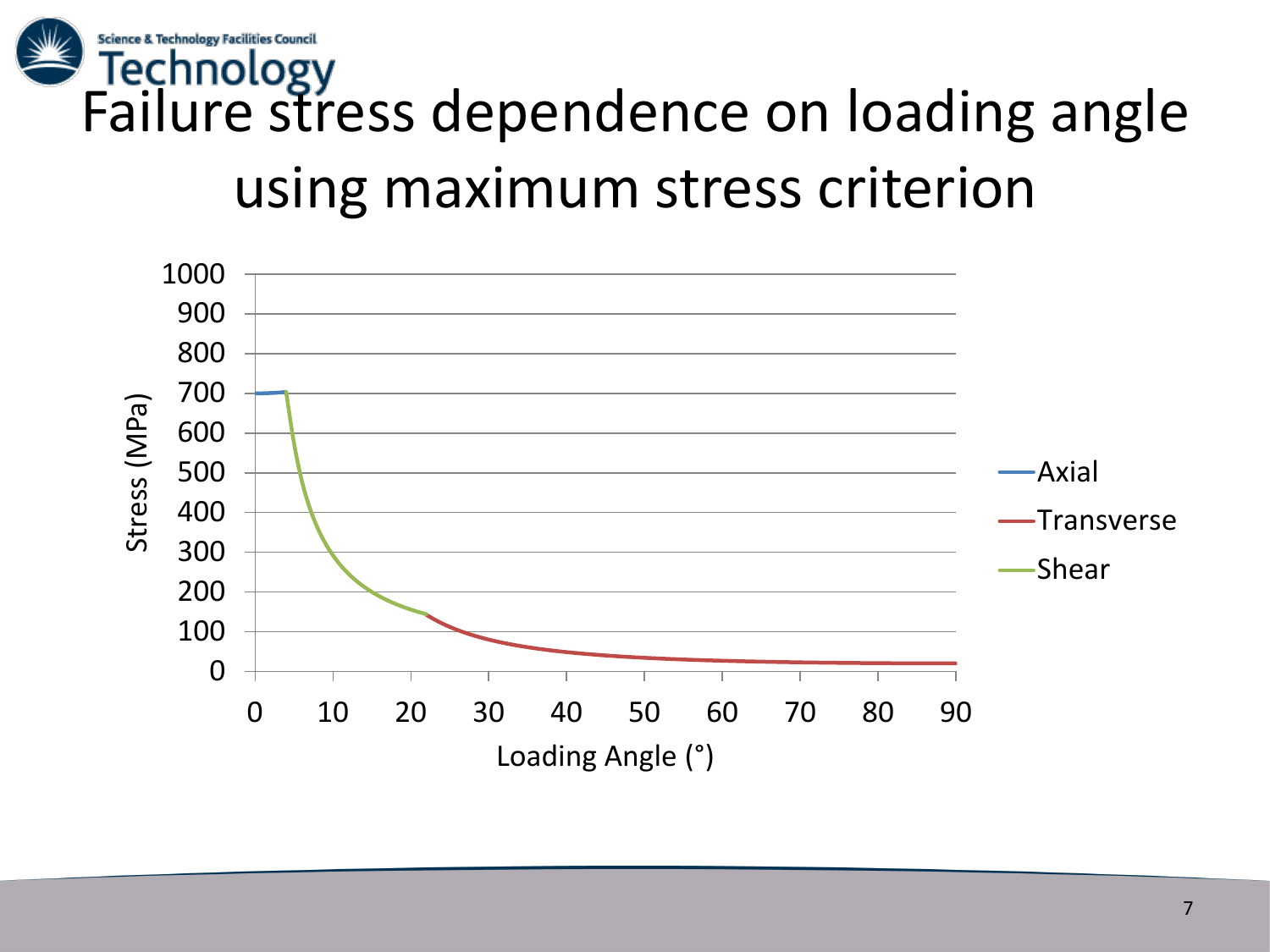

## Radiation types

Several types of high energy radiation:

- Charged particles Electrons and Protons and Alpha particles Ionisation – also results in charge separation
- Neutrons particles with energy but no charge
	- Fast Neutrons deposit energy by collisions and displacement reactions
	- Slow Neutrons capture and nuclear transformation
- Electro-magnetic Radiation Gamma Photon
	- Ionisation and excitation
- Important to note that different types of radiation have different affects on materials which makes comparisons difficult.
- Ideally irradiate with the species of radiation the magnet will see in service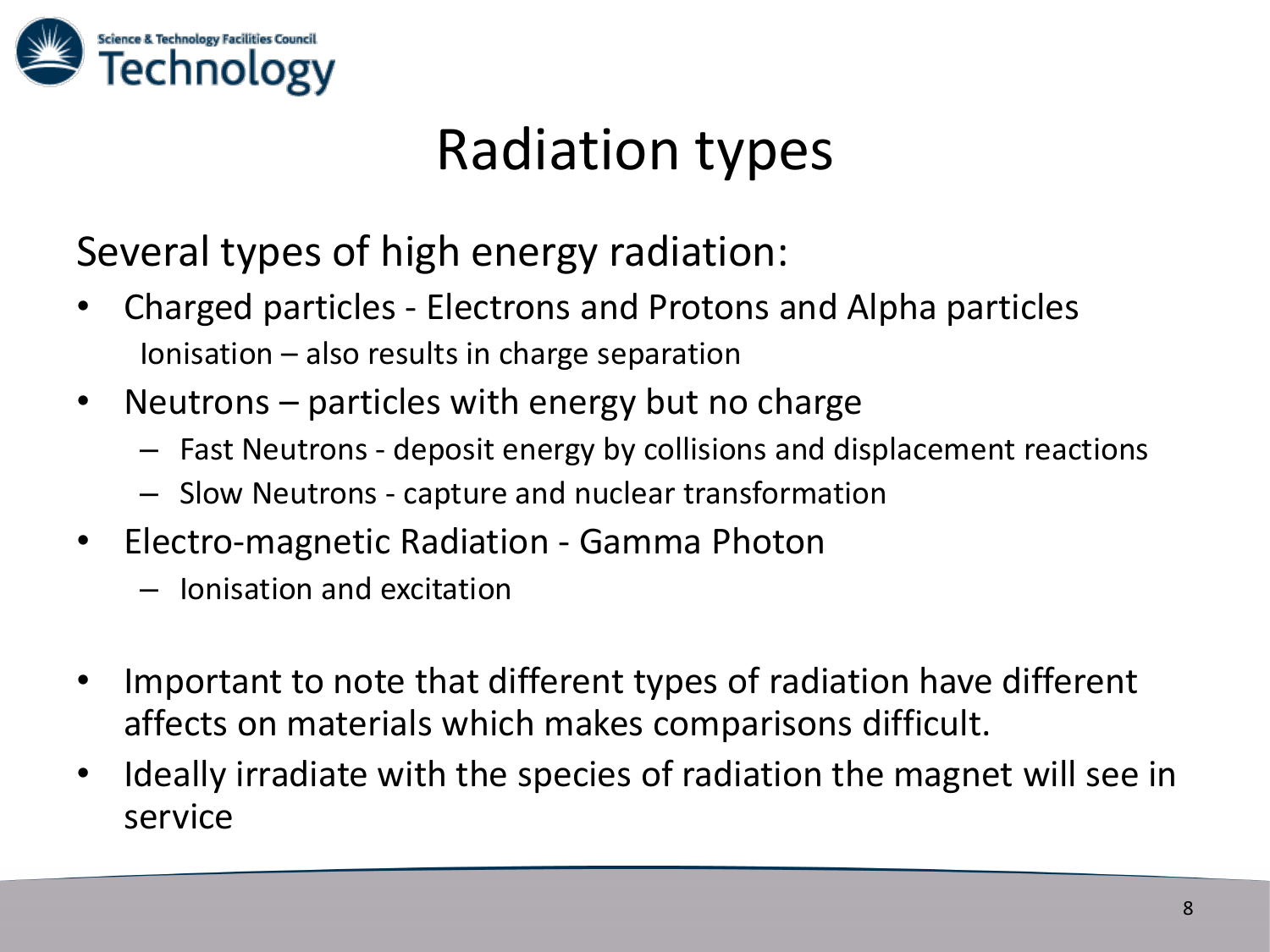

## Radiation Effects in Resins

- Changes in Mechanical properties
	- Particularly matrix dependent properties such as flexural strength and shear strength
	- Generally in a composite the polymer will be radiation damaged well before the fibre is damaged
- Activation
	- Samples may become activated
	- Difficult to handle and transport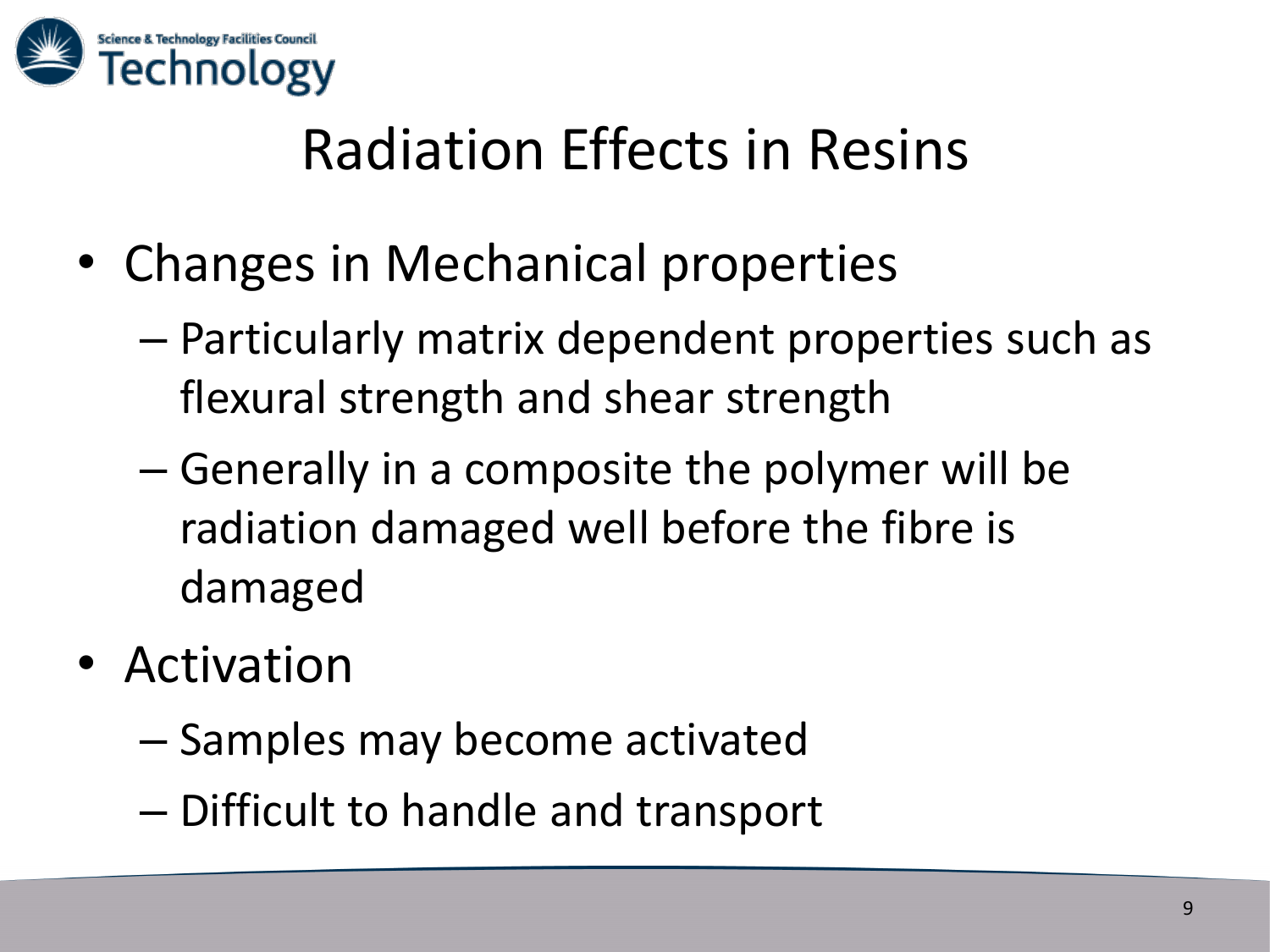

## Irradiation Facilities

- Through the Advanced European Infrastructures for Detectors at Accelerators (AIDA):
	- DESY, CERN, JSI, KIT & UCL

http://aida.web.cern.ch/aida/activities/access/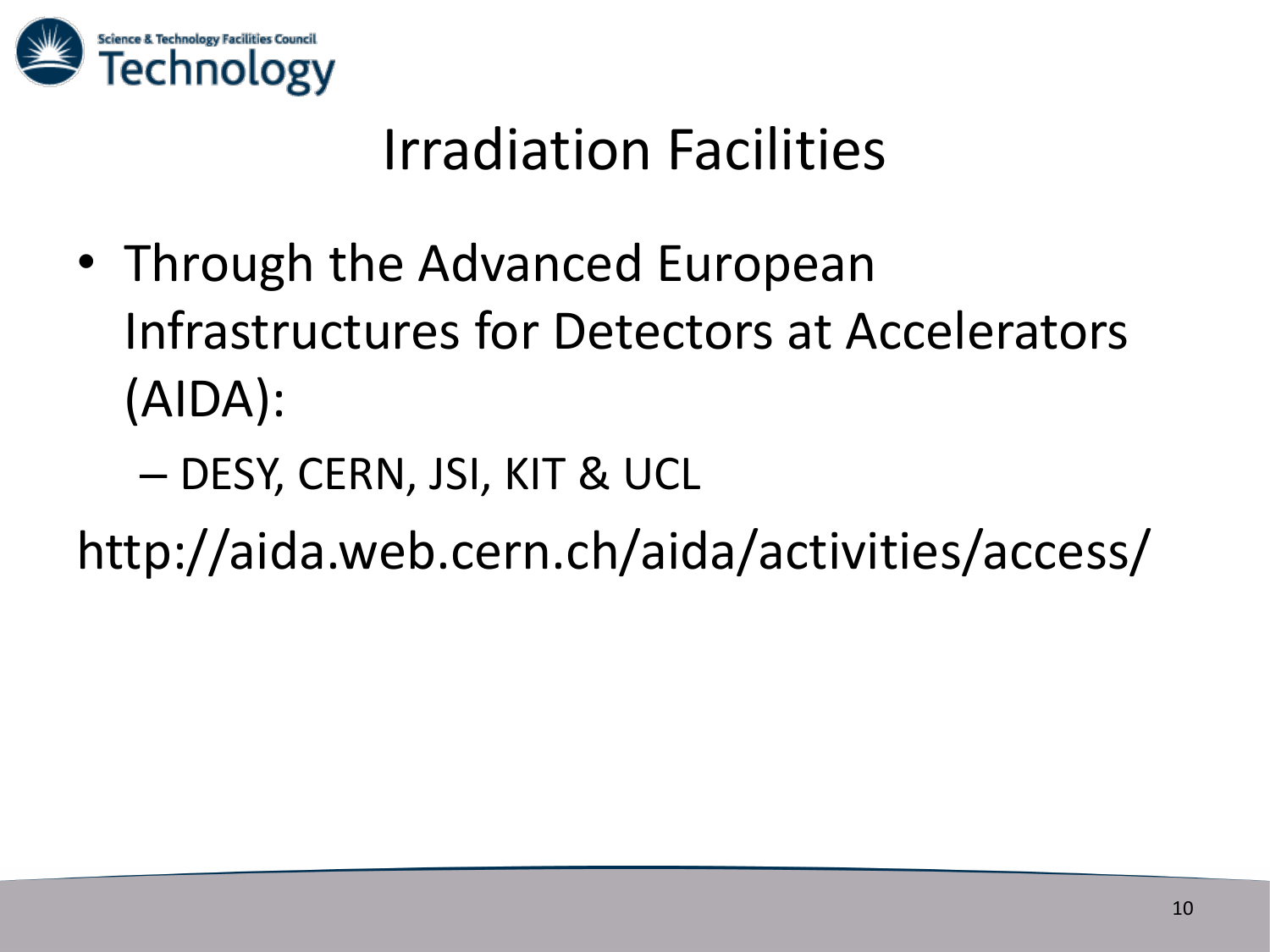

# Irradiation Facilities – Proton and Neutron

| <b>Location</b>                                  | <b>Type</b>               | <b>Energy</b> | Flux/cm2      | <b>Source of</b><br>information |
|--------------------------------------------------|---------------------------|---------------|---------------|---------------------------------|
| <b>PS-CERN</b>                                   | Protons                   | 24GeV/c       | $10^{46}$     | 1                               |
| Karlsruhe                                        | <b>Protons</b>            | 24MeV         | 10^15         | 1                               |
| Jyvaskyla+Helsinki                               | <b>Protons</b>            | 10-50MeV      | 3x10^14       | 1                               |
| <b>IHEP Protvino</b>                             | Protons                   | 70GeV         |               | 3                               |
| <b>PS-KEK</b>                                    | <b>Protons</b>            | 12GeV         |               | 1                               |
| <b>TRIGA</b> reactors<br>Vienna and<br>Ljubljana | <b>Neutrons</b><br>+gamma |               | 8x10^15       | 1                               |
| <b>LBNL</b> cyclotron                            | Protons                   |               | 10^13p/second | $\overline{2}$                  |
| <b>JINR Russia</b>                               | <b>Neutrons</b>           | 13-15MeV      | 1.5x10^12n/s  | 5                               |
| А.                                               |                           |               |               |                                 |

**Sources:**

1 Paul John Dervan, SLHC Meeting Genoa 2005; 2 S Mattafirri LBNL; 3 Y Ivanyushenkov CCLRC;

4 C Trautmann, GSi; 5 A D Kovalenko;JINR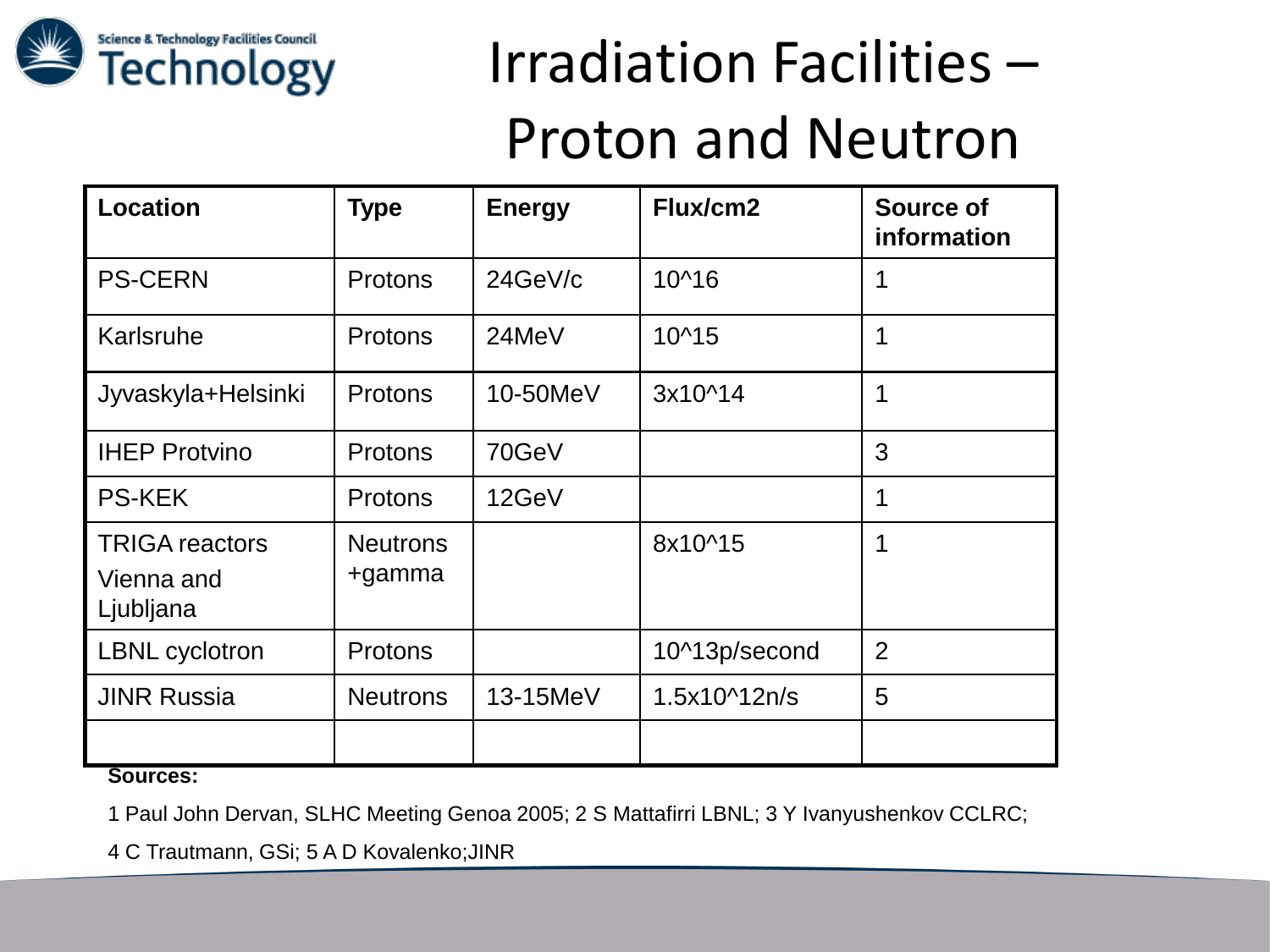

# Irradiation Facilities – Gamma and electron

| <b>Location</b>      | <b>Type</b>      | <b>Energy</b> | Flux/cm2 | <b>Source of</b><br>information |
|----------------------|------------------|---------------|----------|---------------------------------|
| <b>BNL USA Co-60</b> | Gamma            |               |          |                                 |
| Munich Co-60         | Gamma            |               |          | $\overline{4}$                  |
| <b>Brunel Co-60</b>  | Gamma            |               |          |                                 |
| <b>Trieste</b>       | <b>Electrons</b> | 900MeV        |          |                                 |
| Oslo                 | <b>Electrons</b> | 15MeV         |          | 1                               |
| $\sim$ $\sim$ $\sim$ |                  |               |          |                                 |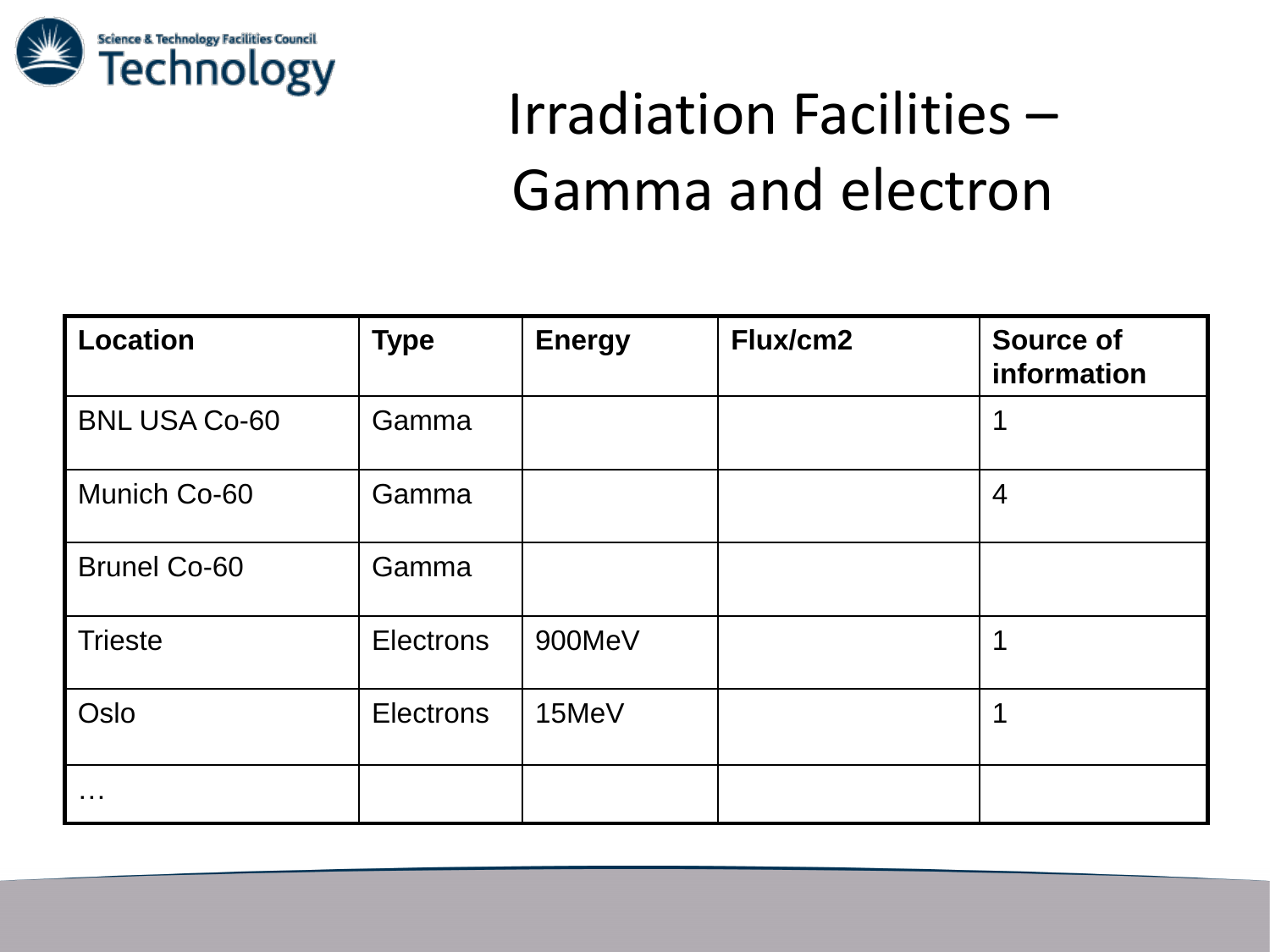

#### **Temperature**

- Ideally test specimens should be irradiated and tested at their operating temperature
- Testing at 4k is very expensive
	- Cryogens
	- Staff time
	- Cryostats etc
- Testing at 77k is a compromise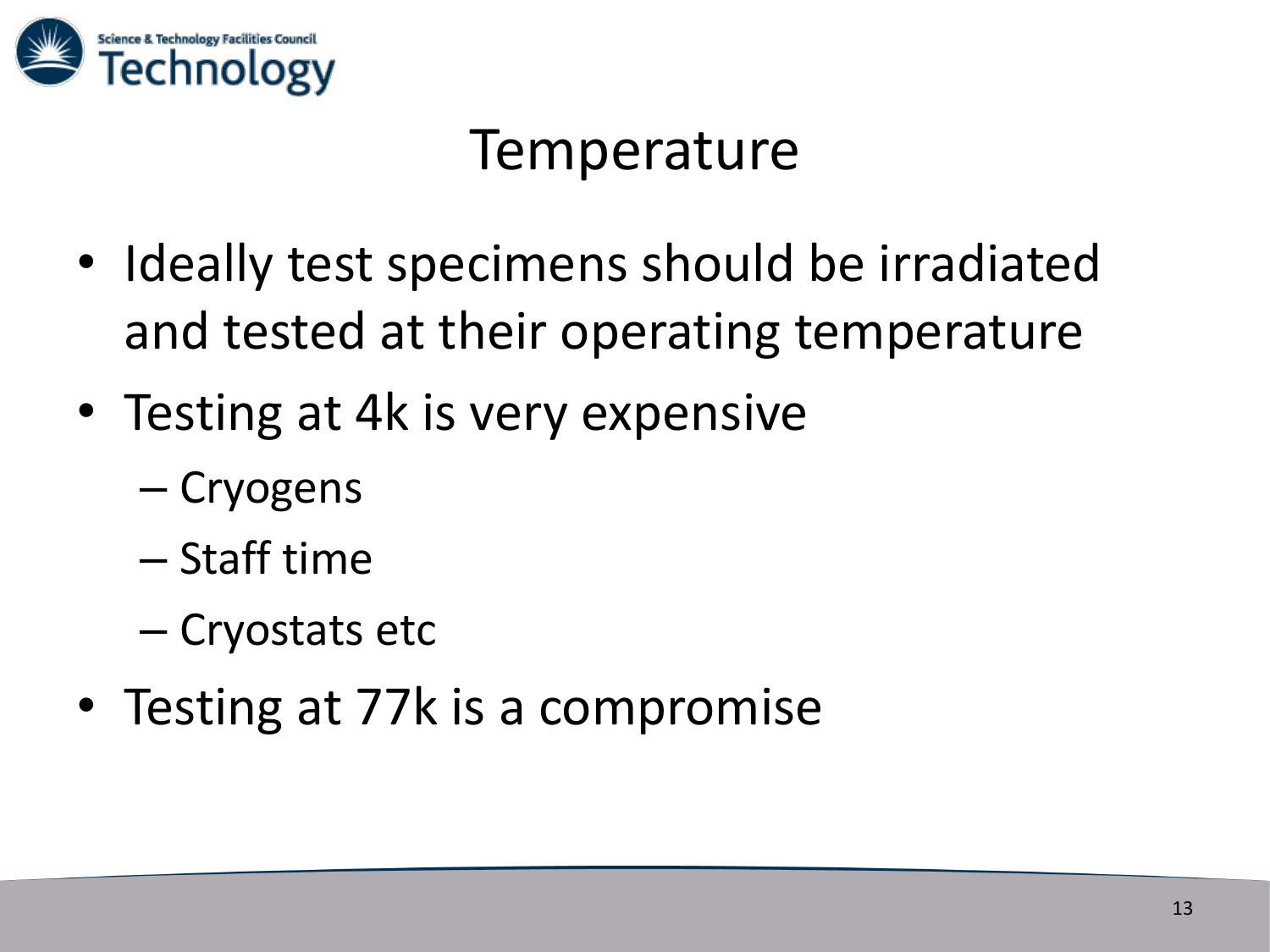

# Technology<br>Tensile properties of glass fibre/epoxy in fibre direction at 300k and 77k

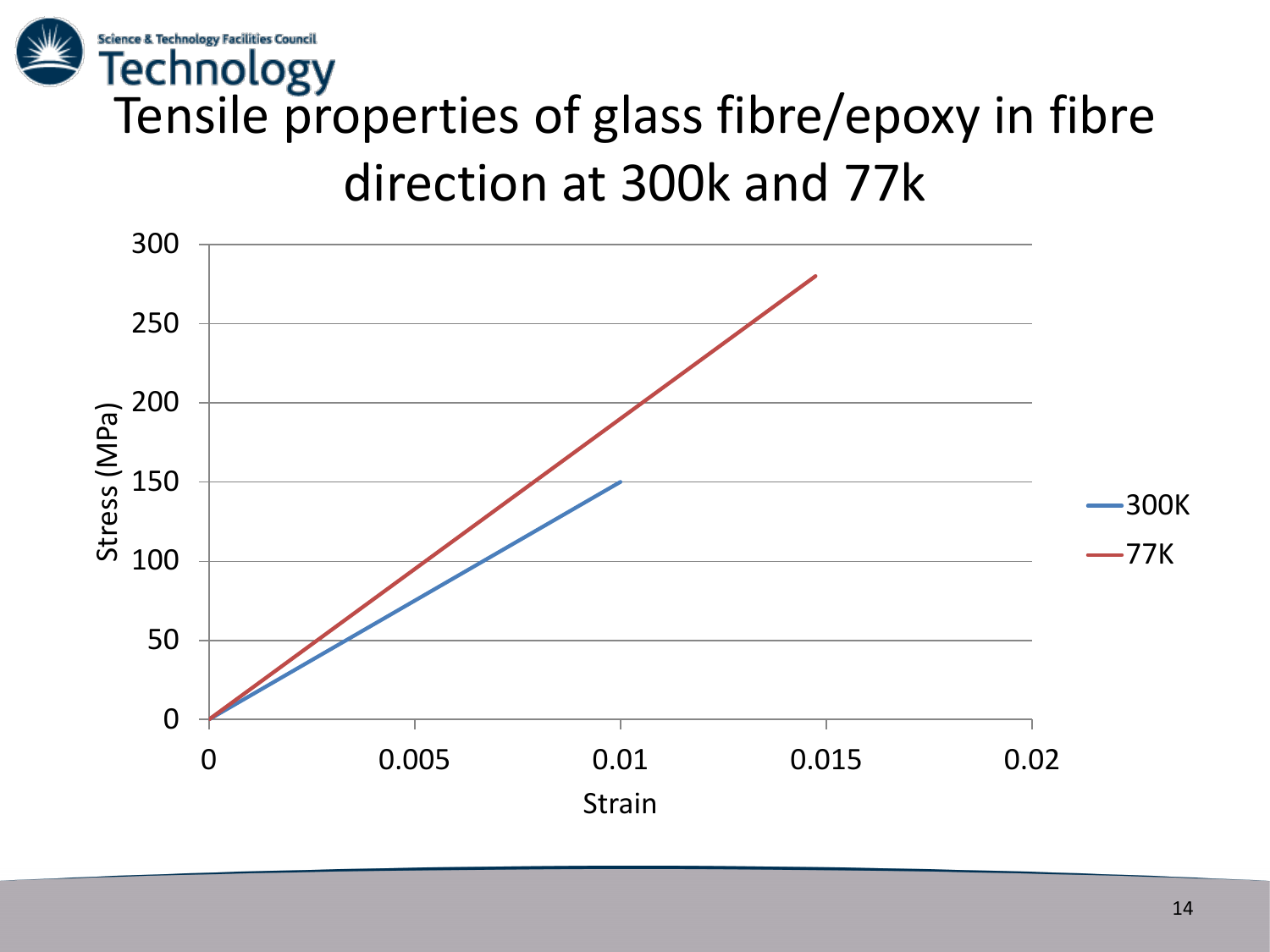

### Test Methods

- Choose a test method that is appropriate for the property of interest.
- Recommend using standard tests where practical with as few changes as possible:
	- performing a standard test at low temperature instead of room temperature
- Irradiated materials

– Before and after measurements

• 5+ tests to get statistical significance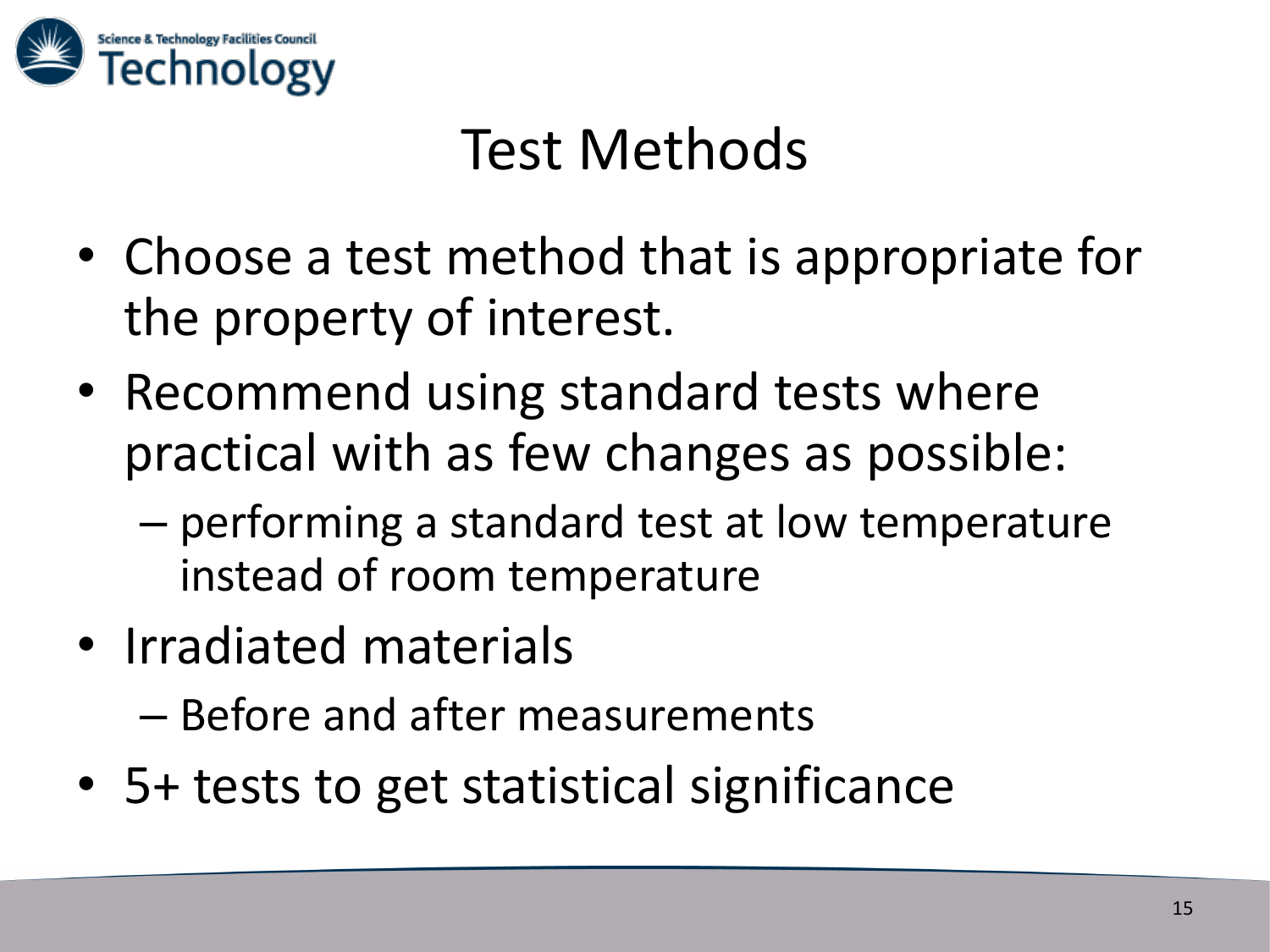

#### Compression Tests – ASTM D695



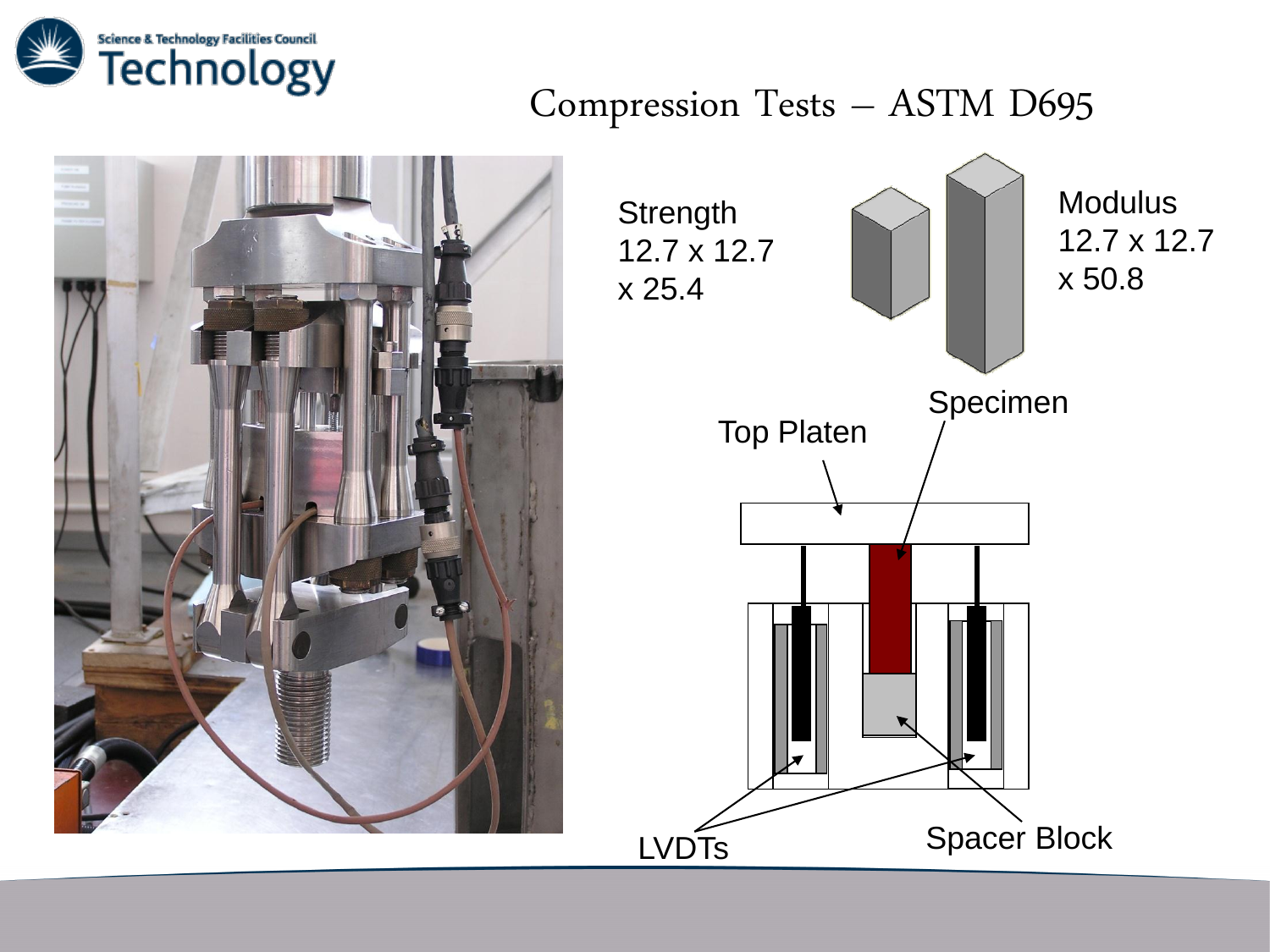

#### Tensile Testing - Glass reinforced plastics - Determination of tensile properties

BS 2782-10: Method 1003: 1977 EN 61

Plastics — Part 10: Glass reinforced plastics — Method 1003: Determination of tensile properties



As mentioned earlier fibre direction with respect to loading direction is critical

It may be necessary to waist the sample to ensure it does not fail in the grips.

For cryogenic testing smaller versions of these test specimens are sometimes used.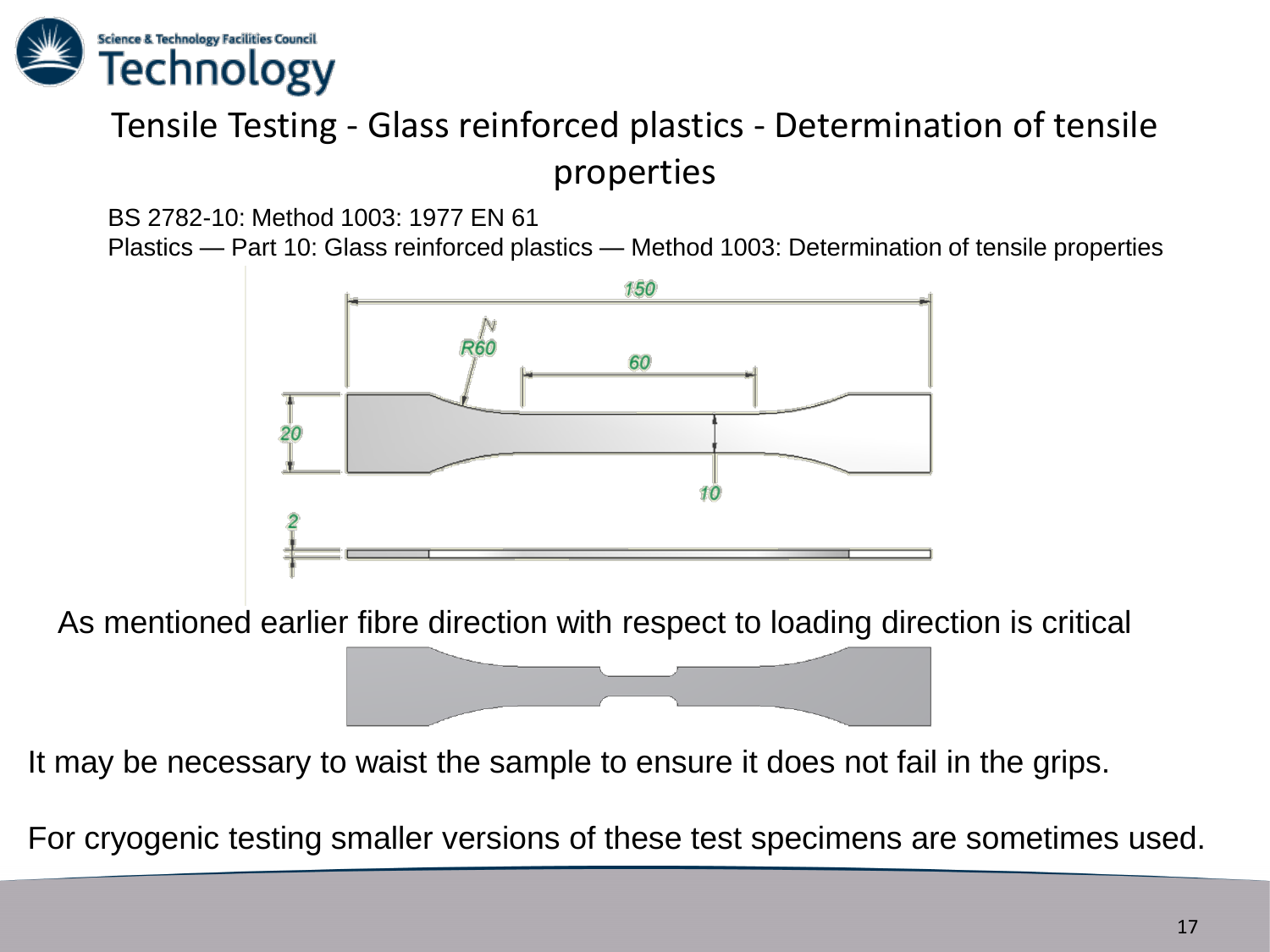

# Short beam Shear Strength ASTM- 2344



length 6 x thickness, span 4 x thickness and width 2 x thickness Recommended thickness =4mm

 $\rightarrow$  Recommended sample size = 24mm x 8mm x 4mm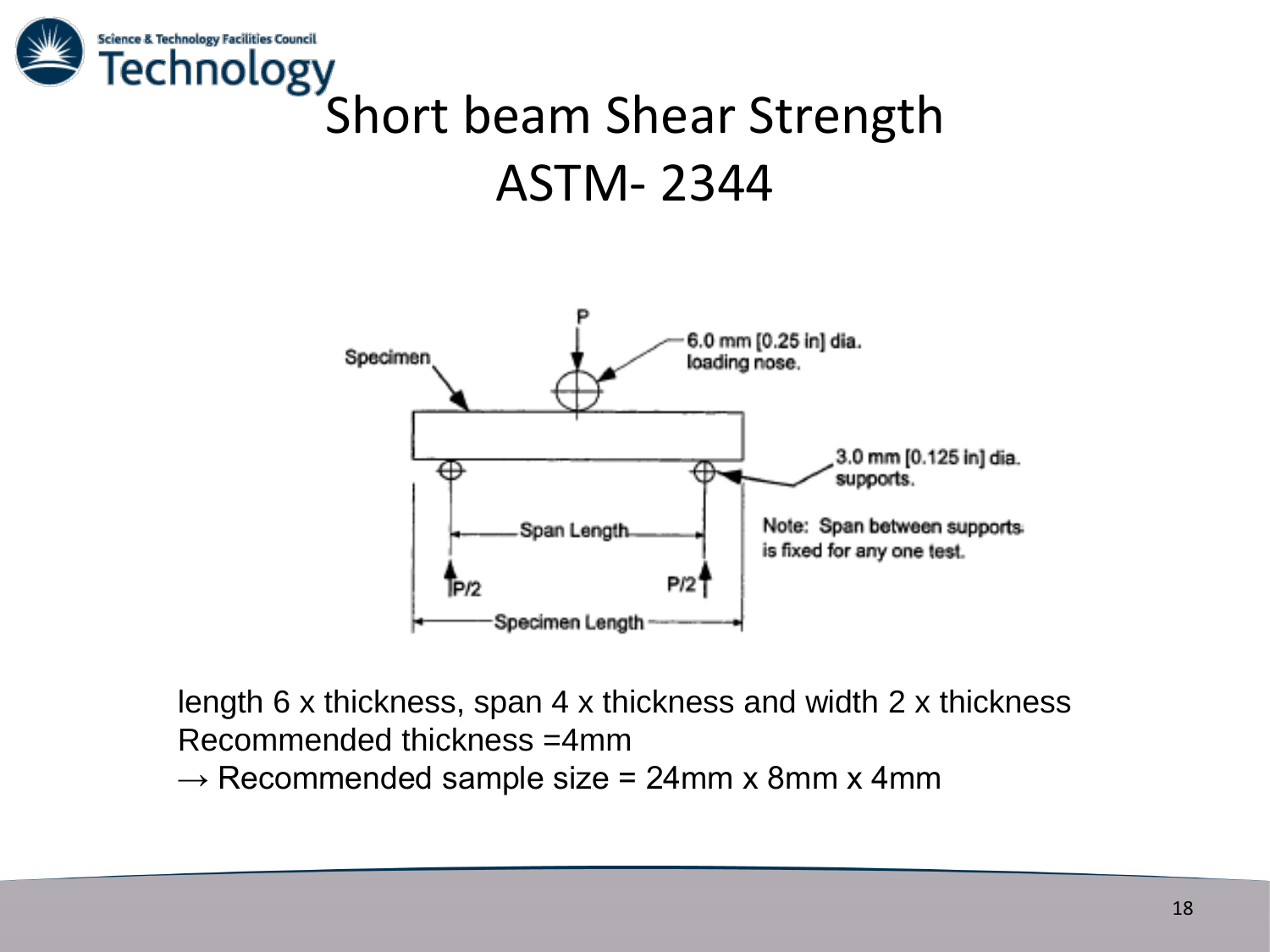

#### Work of Fracture – ASTM D5528





#### 125mm long, 20mm wide, 3mm thick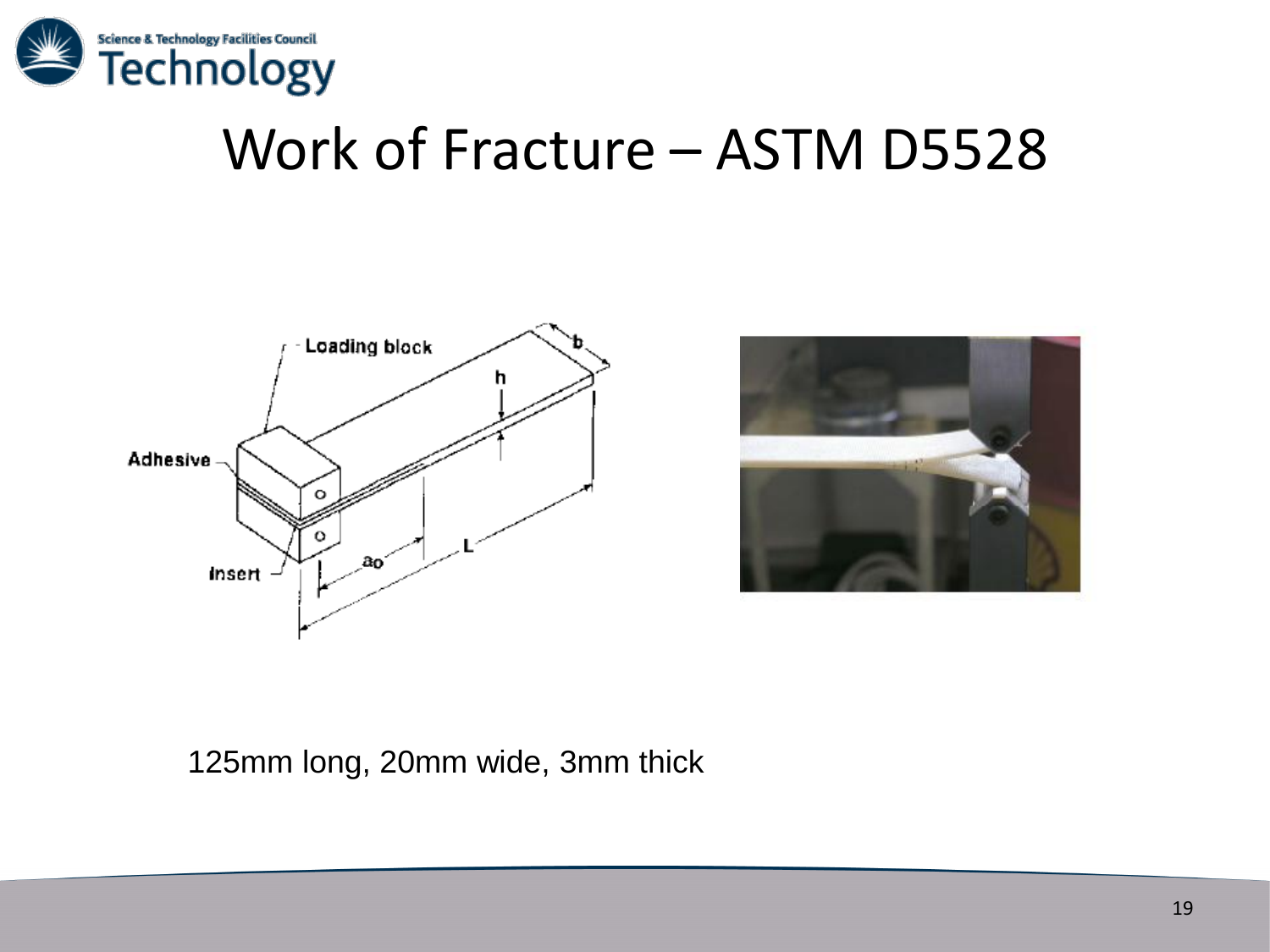

#### Strain Measurement



If interested in modulus it is critical to measure movement of sample not overall movement of testing machine